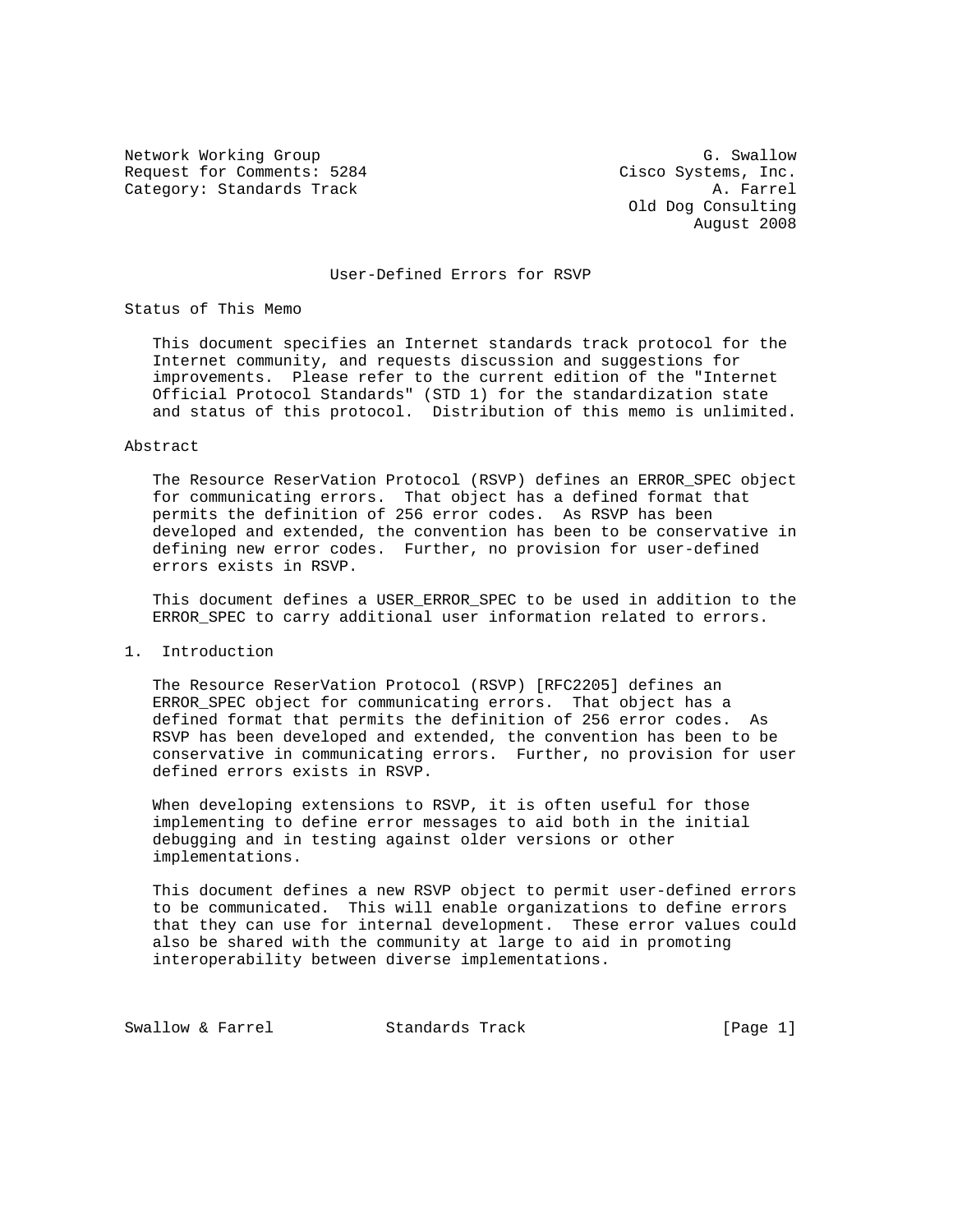RSVP PathErr and ResvErr messages require the presence of an ERROR\_SPEC object ([RFC2205]). [RFC3473] defines the Notify message that also requires the presence of an ERROR\_SPEC object. In order to not change the mandatory contents of these messages, this document defines a new error code value that indicates that the new object is present and carries a user-defined error code.

 Note that the ResvConf message defined in [RFC2205] also carries an ERROR\_SPEC object. But this usage of the object does not carry meaningful Error Codes or Error Values and so the extensions defined in this document are not applicable to that message.

1.1. Conventions

 The key words "MUST", "MUST NOT", "REQUIRED", "SHALL", "SHALL NOT", "SHOULD", "SHOULD NOT", "RECOMMENDED", "MAY", and "OPTIONAL" in this document are to be interpreted as described in RFC 2119 [RFC2119].

2. User-Defined Error

A new Error Code is defined for use in an ERROR\_SPEC object.

Error Code = 33: User Error Spec

 This error code is used to signal the presence of a USER\_ERROR\_SPEC. One Error Value is defined as follows.

Error Value 0 = Further details in User Error Spec

Further error values may be defined in future specifications.

 When sending this error code, a USER\_ERROR\_SPEC object MUST be included in the PathErr, ResvErr, or Notify message.

3. USER\_ERROR\_SPEC Class

 A new RSVP object class called USER\_ERROR\_SPEC is defined. To support backwards compatibility, its class number is in the range 192-247. As defined in [RFC2205], implementations that do not understand such an object will forward it unmodified.

USER\_ERROR\_SPEC object: Class = 194, C-Type = 1

Swallow & Farrel Standards Track [Page 2]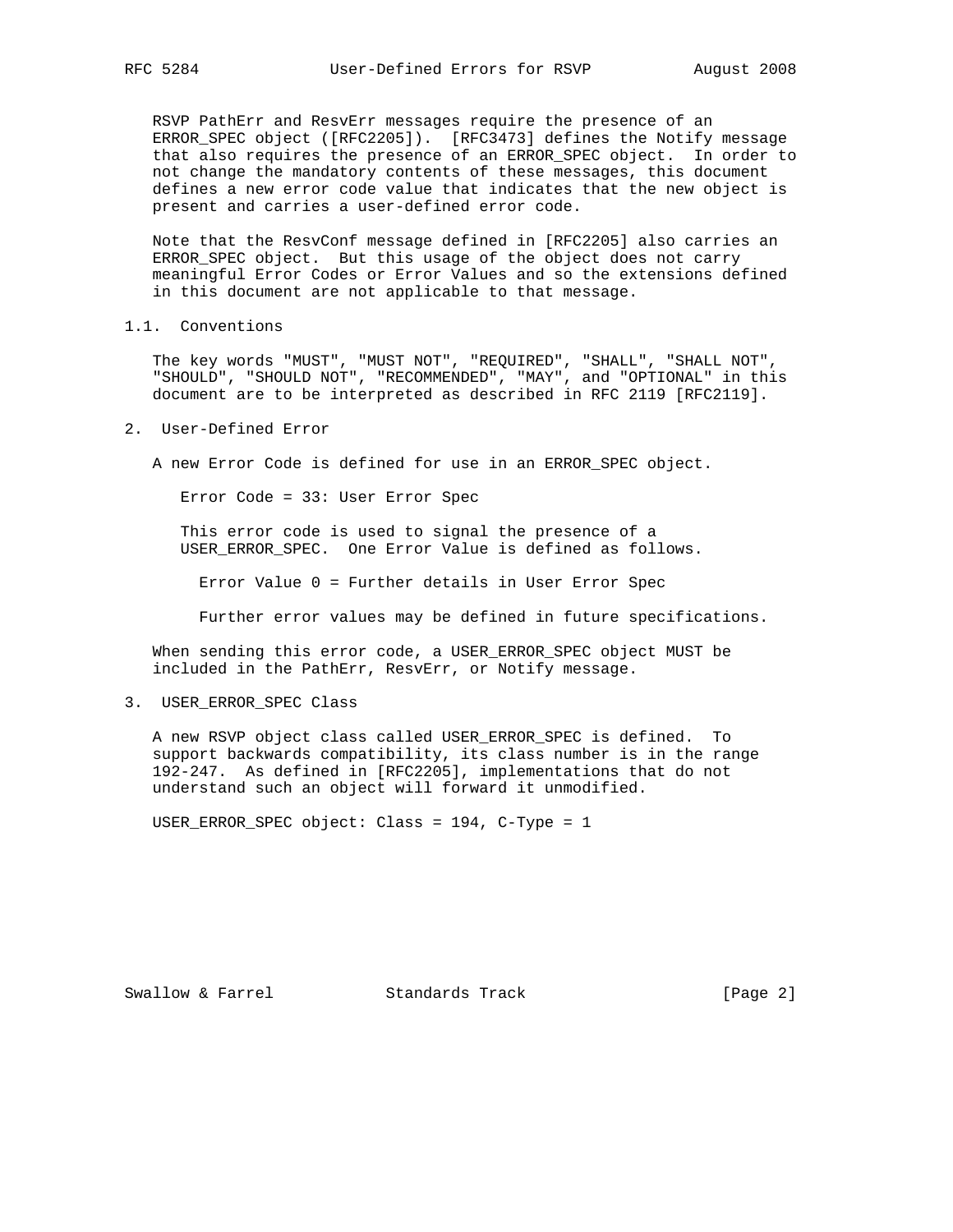|  |                         |  |  |         |  |  |  |  |  |              |  | 0 1 2 3 4 5 6 7 8 9 0 1 2 3 4 5 6 7 8 9 0 1 2 3 4 5 6 7 8 9 0 1 |  |  |  |  |                  |  |  |  |  |
|--|-------------------------|--|--|---------|--|--|--|--|--|--------------|--|-----------------------------------------------------------------|--|--|--|--|------------------|--|--|--|--|
|  |                         |  |  |         |  |  |  |  |  |              |  | Enterprise Number                                               |  |  |  |  |                  |  |  |  |  |
|  |                         |  |  | Sub Org |  |  |  |  |  | Err Desc Len |  |                                                                 |  |  |  |  | User Error Value |  |  |  |  |
|  | Error Description       |  |  |         |  |  |  |  |  |              |  |                                                                 |  |  |  |  |                  |  |  |  |  |
|  | User-Defined Subobjects |  |  |         |  |  |  |  |  |              |  |                                                                 |  |  |  |  |                  |  |  |  |  |

Enterprise Number

 A unique identifier of an organization encoded as a 32-bit integer. Enterprise Numbers (sometimes known as Private Enterprise Numbers) are assigned by IANA and managed on a first come first served basis through the IANA registry named "Enterprise Numbers" [RFC2578].

## Sub Org

 A unique identifier of an organization encoded as an 8-bit integer. An organization MAY use this field to create independent Error Value spaces. This is intended to facilitate teams that are doing parallel development. If independent spaces are not required, this field SHOULD be set to zero.

Err Desc Len

 The length of the error description in the Error Description field in bytes excluding any padding. Zero is a valid length if no error description is supplied.

User Error Value

 A 16-bit integer. The meaning is specified by the (sub-)organization indicated by the Enterprise Number and Sub Org fields.

Swallow & Farrel Standards Track [Page 3]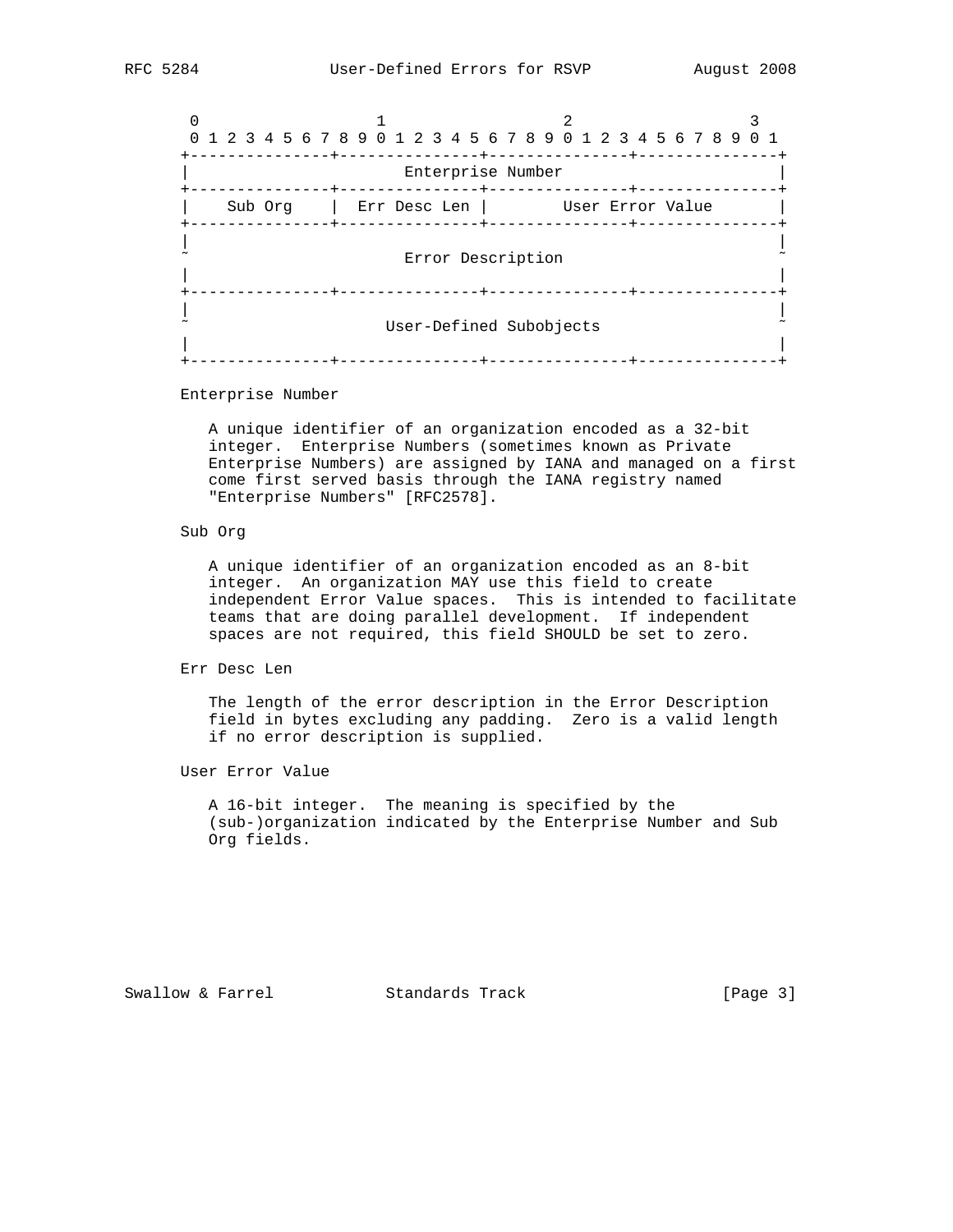## Error Description

 A string of characters padded with nulls (0x00) to a multiple of 4 bytes. According to the guidance in [RFC2277], this string MUST use UTF-8/Net-Unicode encoding [RFC5198]. Furthermore, it is RECOMMENDED that implementations limit the strings that they generate to single-line printable US-ASCII [ASCII] whenever feasible to improve the likelihood of easy use by the recipient.

If the Err Desc Len is zero, then no bytes are supplied.

 Note that the content of this field is implementation-specific. It is typically printable, but might not be shown to all users in all implementations (because of character set choice). Therefore, the content of the field SHOULD be limited to supplementary information and SHOULD NOT contain information critical to operating the network. Critical information is present in the User Error Value field.

#### User-Defined Subobjects

 User-defined subobjects MAY be included. The generic format of subobjects is specified in Section 3.1. The semantics of a subobject is indicated by the Type field, but the semantics, format, and contents of the Value field are specified by the (sub-)organization indicated by the Enterprise Number and Sub Org fields of this object.

# 3.1. Subobjects

Each subobject is encoded as a TLV in the following format:

 $\sim$  0  $\sim$  1 0 1 2 3 4 5 6 7 8 9 0 1 2 3 4 5 +-+-+-+-+-+-+-+-+-+-+-+-+-+-+-+-+-------------//----------------+ | Type | Length | (Subobject contents) | +-+-+-+-+-+-+-+-+-+-+-+-+-+-+-+-+-------------//----------------+

### Type

 An 8-bit number assigned by the (sub-)organization indicated by the Enterprise Number and Sub Org fields of the USER\_ERROR\_SPEC object.

Swallow & Farrel Standards Track [Page 4]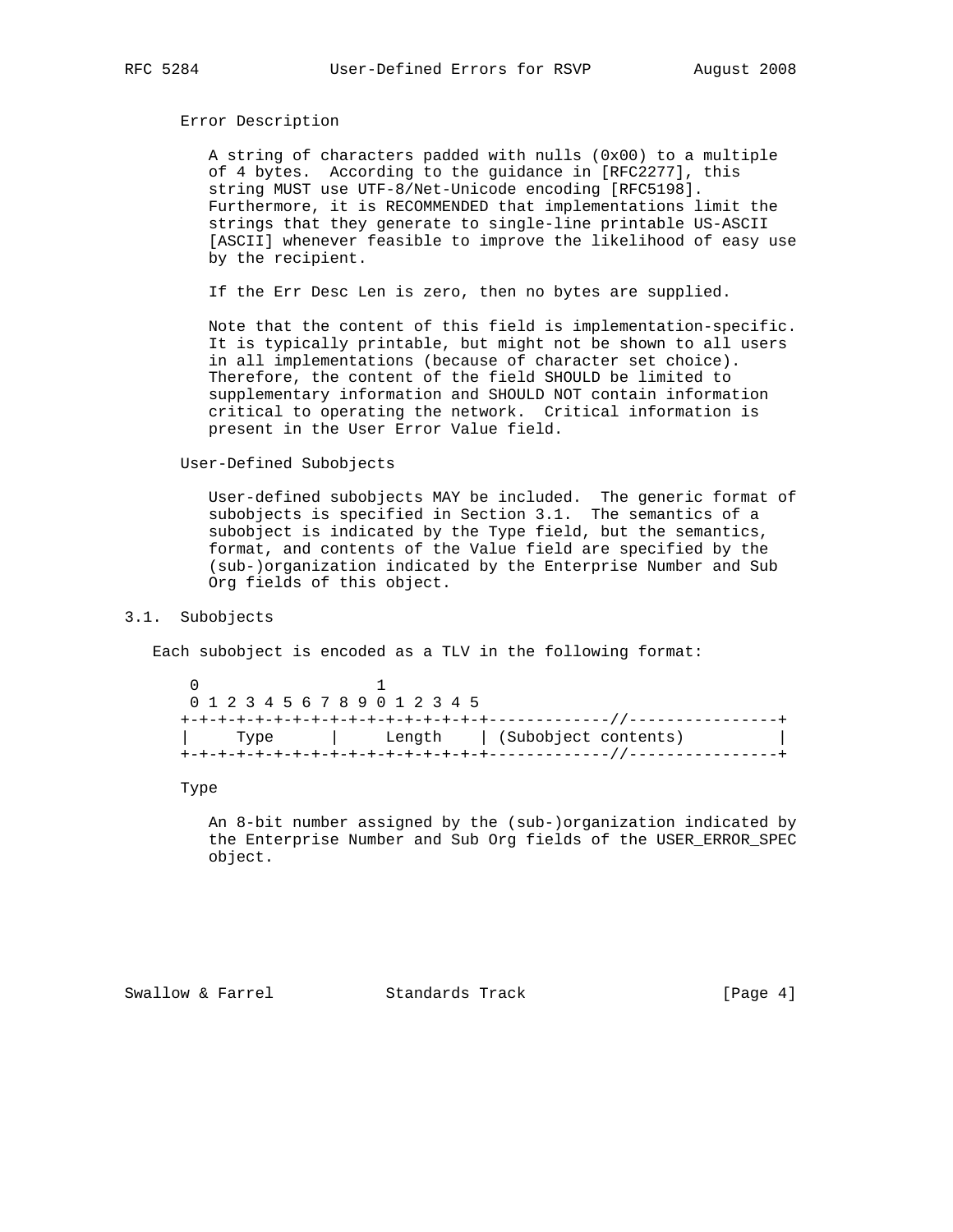Length

 The Length contains the total length of the subobject in bytes, including the Type and Length fields. The Length MUST be at least 4, and MUST be a multiple of 4.

- 4. Procedures for Using the User Error Spec
- 4.1. Procedures for Sending the User Error Spec

 A USER\_ERROR\_SPEC object MAY be included in any PathErr, ResvErr, or Notify message for any defined error code. The Enterprise Number MUST be a valid value assigned by IANA from the "Enterprise Numbers" registry.

 As specified in [RFC2205] and [RFC3473], an ERROR\_SPEC object with a valid error code MUST be included in all PathErr, ResvErr, and Notify messages. This rule is not changed by these procedures even when a USER\_ERROR\_SPEC object is included. If no other error code applies, the Error Code in the ERROR\_SPEC object MUST be set to "User Error Spec" as defined in Section 2 of this document. When the Error Code in the ERROR\_SPEC object is set to "User Error Spec", the Error Value sub-code SHOULD be set to "Further details in User Error Spec" as defined in Section 2, but further Error Value sub-codes may be defined in future specifications.

4.2. Procedures for Receiving the User Error Spec

 It is RECOMMENDED that implementations that receive a PathErr, ResvErr, or Notify message carrying a USER\_ERROR\_SPEC object log (at a minimum) the Enterprise Number, Sub-organization, User Error Value, and Error Description. Note that the character set used for the Error Description may mean that it might not be suitable for display of logging in all systems. Implementations capable of interpreting the contents of the USER\_ERROR\_SPEC object SHOULD take further action based on the reported error.

 Implementations that are not UTF-8 capable and that receive a USER\_ERROR\_SPEC object SHOULD handle the Error Description according to the procedures set out in [RFC5137].

 If a message is received containing an ERROR\_SPEC object using the "User Error Spec" error code, but not containing a USER\_ERROR\_SPEC object, the message MUST be treated as malformed and handled according to [RFC2205].

Swallow & Farrel Standards Track [Page 5]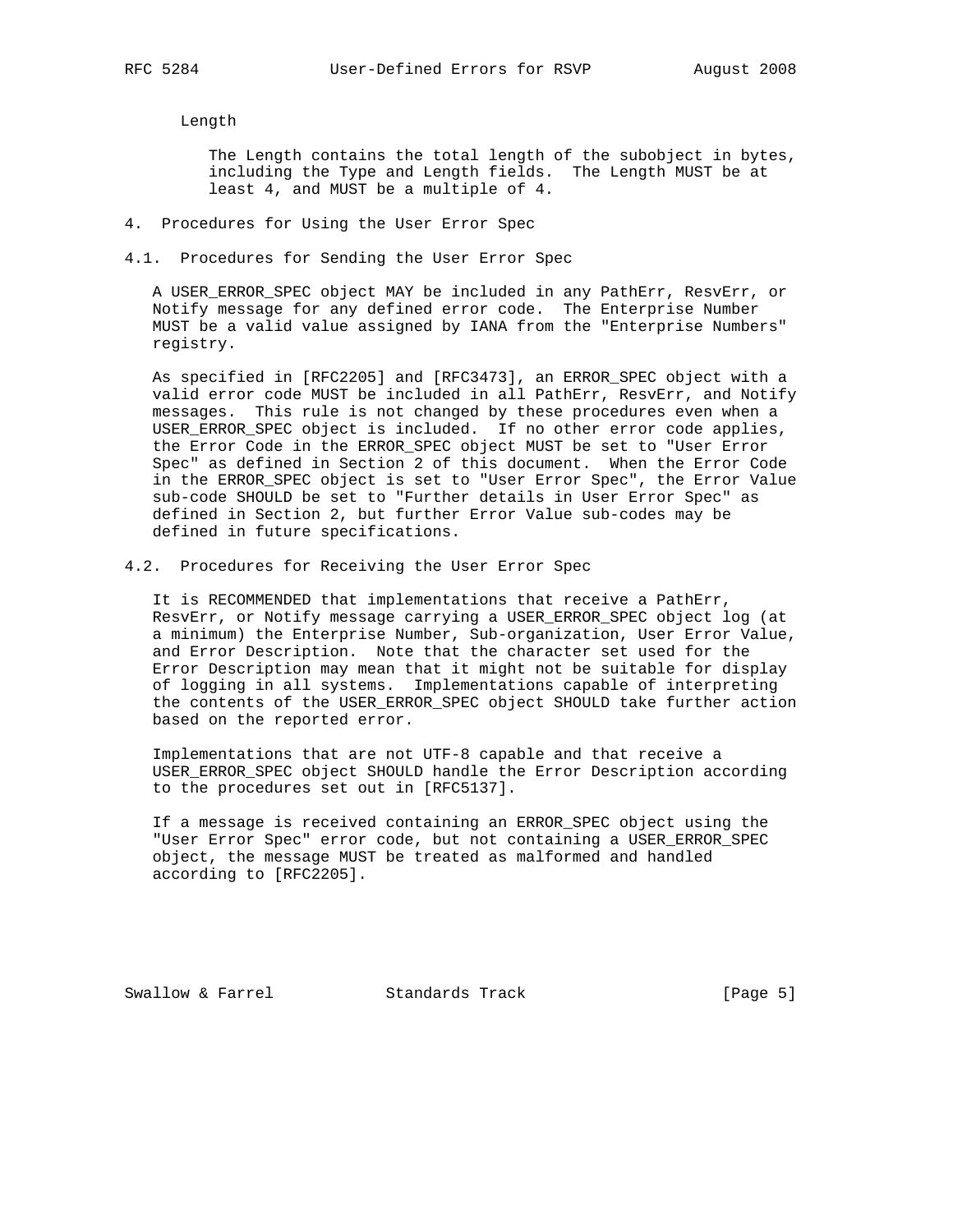Implementations SHOULD ignore repeated occurrences of USER\_ERROR\_SPEC objects, and SHOULD forward them unchanged on any messages that they forward. This provides for forward compatibility.

 Implementations receiving a USER\_ERROR\_SPEC object on some message other than a PathErr, ResvErr, or Notify message MUST treat the error as a malformed message and process according to [RFC2205].

- 5. IANA Considerations
- 5.1. RSVP Error Codes

 This document makes the following assignments from the RSVP Error Codes and Globally-Defined Error Value Sub-Codes registry:

Error Code Meaning

33 User Error Spec

 One Error Value sub-code is defined for use with this Error Code as follows:

0 = Further details in User Error Spec

5.2. RSVP Objects

 This document makes the following assignments from the RSVP Class Names, Class Numbers, and Class Types registry:

| Number Space  | Value | Name               |
|---------------|-------|--------------------|
| Class Numbers | 194   | USER ERROR SPEC    |
| Class Type    |       | User-Defined Error |

6. Security Considerations

 This document makes no changes to the basic message exchanges of [RFC2205] and [RFC3473]. It will result in a small increase in the number of error messages sent in cases where messages were previously silently dropped due to the lack of an appropriate error code.

 The mechanisms defined in this document may be used by implementations to report additional error conditions and information arising from security issues and attacks on the RSVP network.

Swallow & Farrel Standards Track (Page 6)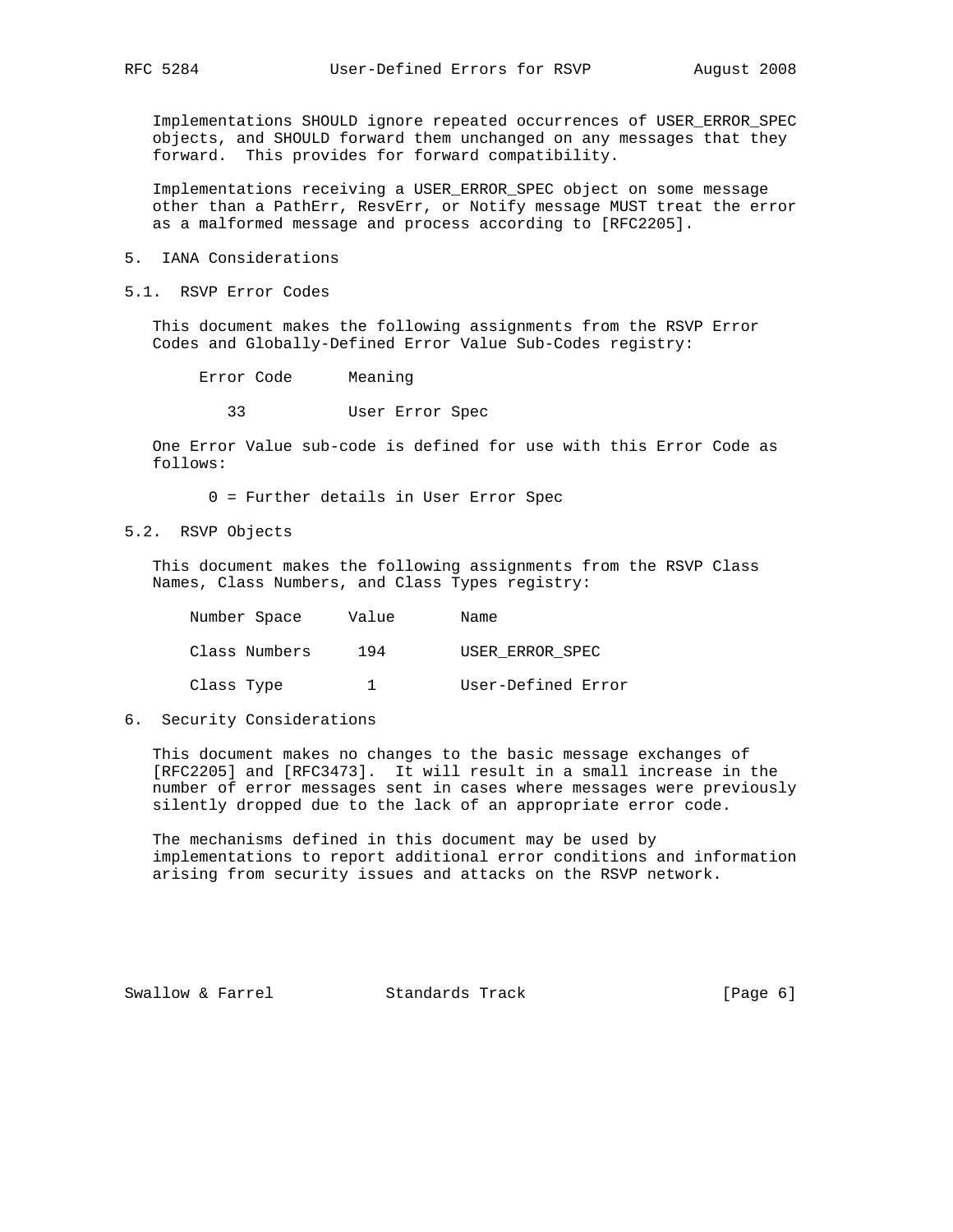Note that the use of a character string that will be displayed or logged opens the potential for certain security attacks through the use of overruns or embedded control characters. Implementations SHOULD take precautions against overruns, and (especially where the full character set of [RFC5198] is not supported, SHOULD use the procedures set out in [RFC5137] to handle unexpected or unknown control characters.

7. Acknowledgments

 The authors would like to thank Elisheva Halevy for motivating this document. Thanks to Tom Nadeau, Magnus Westerlund, Hannes Tschofenig, Bruce Davie, Jukka Manner, Francois Le Faucheur, Lars Eggert, and Tom Petch for their review and comments.

- 8. References
- 8.1. Normative References
	- [RFC2119] Bradner, S., "Key words for use in RFCs to Indicate Requirement Levels", BCP 14, RFC 2119, March 1997.
	- [RFC2205] Braden, R., Ed., Zhang, L., Berson, S., Herzog, S., and S. Jamin, "Resource ReSerVation Protocol (RSVP) -- Version 1 Functional Specification", RFC 2205, September 1997.
	- [RFC3473] Berger, L., Ed., "Generalized Multi-Protocol Label Switching (GMPLS) Signaling Resource ReserVation Protocol-Traffic Engineering (RSVP-TE) Extensions", RFC 3473, January 2003.
	- [RFC5137] Klensin, J., "ASCII Escaping of Unicode Characters", BCP 137, RFC 5137, February 2008.
	- [RFC5198] Klensin, J. and M. Padlipsky, "Unicode Format for Network Interchange", RFC 5198, March 2008.
	- [ASCII] American National Standards Institute, "USA Code for Information Interchange", ANSI X3.4, 1968.
- 8.2. Informative References
	- [RFC2277] Alvestrand, H., "IETF Policy on Character Sets and Languages", BCP 18, RFC 2277, January 1998.
	- [RFC2578] McCloghrie, K., Perkins, D., and J. Schoenwaelder, "Structure of Management Information Version 2 (SMIv2)", STD 58, RFC 2578, April 1999.

Swallow & Farrel Standards Track [Page 7]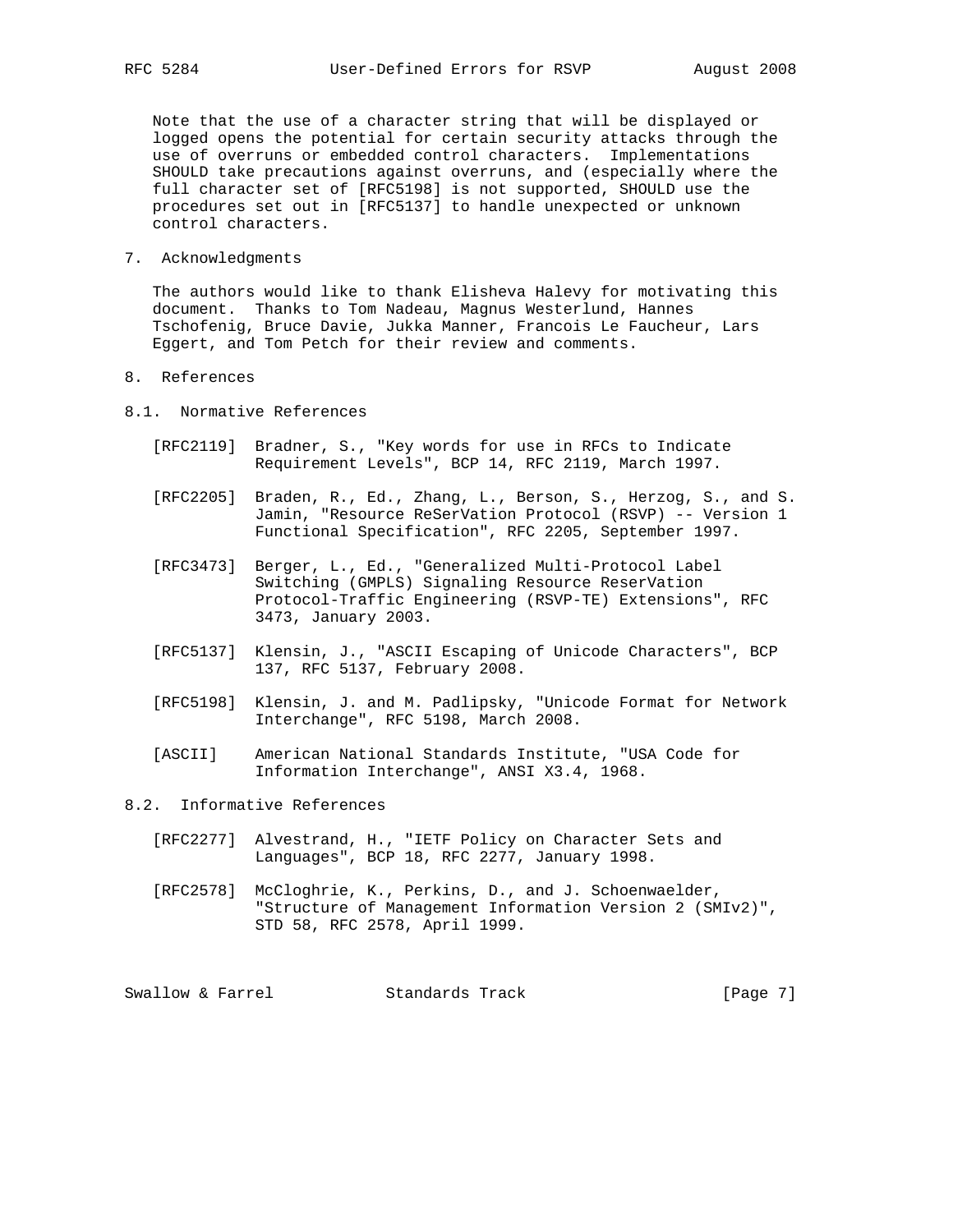Authors' Addresses

 George Swallow Cisco Systems, Inc. EMail: swallow@cisco.com

 Adrian Farrel Old Dog Consulting EMail: adrian@olddog.co.uk